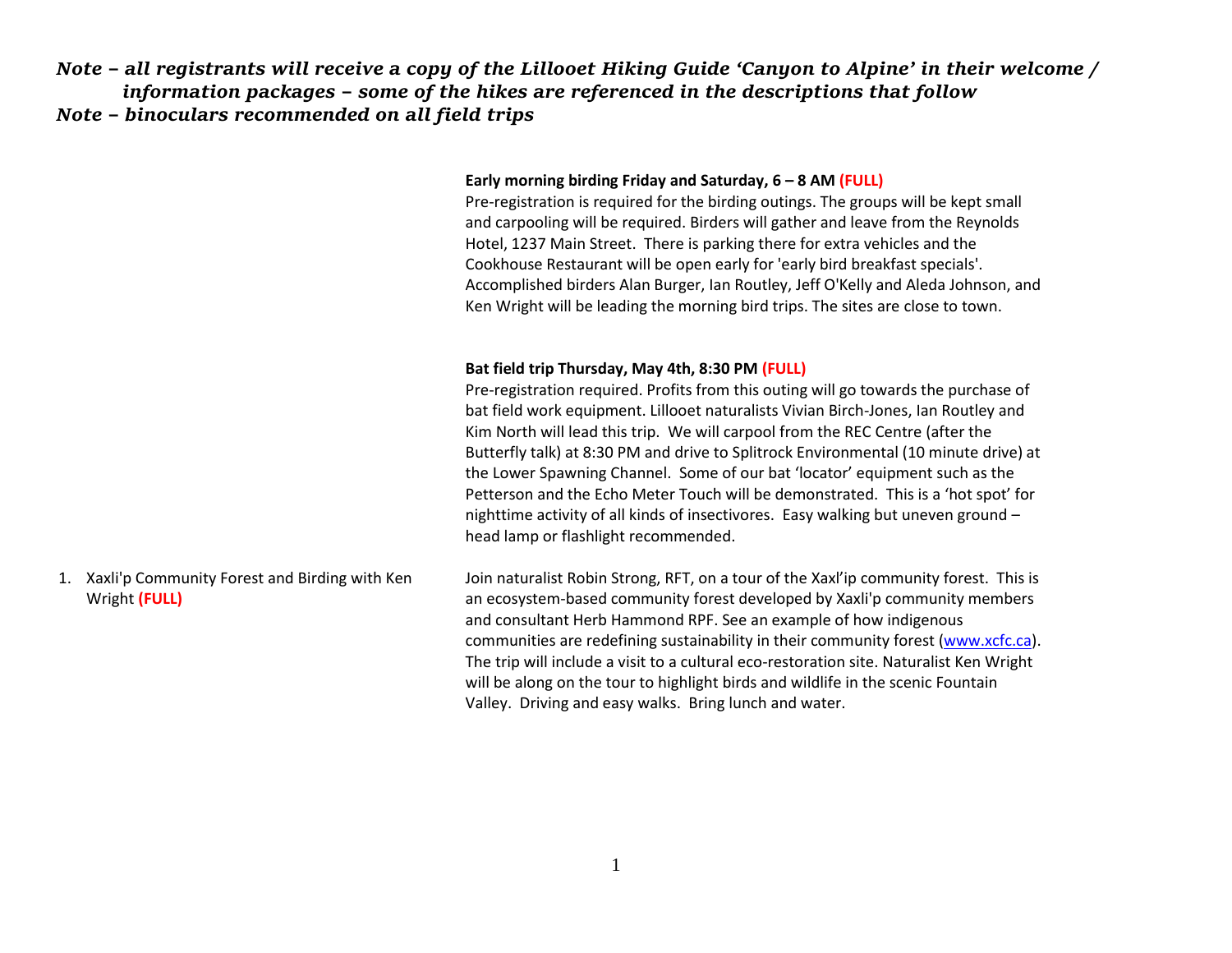|    | 2. Hike Camelsfoot Fire Lookout (FULL)                | Join avid hiker and naturalist Maria Mascher for a scenic drive and hike that offers<br>panoramic views of the Fraser Canyon and mountain ranges. This hike climbs<br>through a dry forest to the old fire lookout at 1550 metres above the Fraser River.<br>It is a 5 - 6 hour hike, with an option to turn back at the first lookout. See Hike #21<br>in your Guide. This is a difficult hike: 6 km up with an elevation gain of 750 metres.<br>Drive is 30 minutes including rough gravel road with washboard. Bring lunch, water<br>and a walking stick.                                                                                                                                                                                                                                                                                                                                                                                                                                          |
|----|-------------------------------------------------------|-------------------------------------------------------------------------------------------------------------------------------------------------------------------------------------------------------------------------------------------------------------------------------------------------------------------------------------------------------------------------------------------------------------------------------------------------------------------------------------------------------------------------------------------------------------------------------------------------------------------------------------------------------------------------------------------------------------------------------------------------------------------------------------------------------------------------------------------------------------------------------------------------------------------------------------------------------------------------------------------------------|
| 3. | Hike Fountain Ridge (FULL)                            | Join naturalists Kevin Aitken and Scott Bodaly for a diverse hike along Fountain<br>Ridge with dramatic views overlooking the Fraser River and Canyon. This hike<br>starts by winding through an old gnarly forest and climbs up the ridge via<br>switchbacks to a lovely rolling shoulder walk along the ridge. There are magnificent<br>old growth trees along the way and diverse habitats. See Hike # 29 in your Guide.<br>This is a moderate to difficult hike of 4.5 km with an elevation gain of 550 metres.<br>Short drive from town on paved road. Bring lunch, water and a walking stick.                                                                                                                                                                                                                                                                                                                                                                                                   |
|    | 4. Red Rock Hike, Jade and S7istken (pithouse) (FULL) | Join historian and miner, George Vanderwolf, and his daughter Carol for a leisurely<br>hike up to Red Rock above town. This is a steep hike but there will be many stops<br>for stories and history as well as opportunities to enjoy the views. See Hike #7 in<br>your Guide. Elevation gain is 500 meters over 3.4 kilometres and the pace will be<br>slow, allowing four hours for the trip. This walk/hike starts at 10 a.m. allowing time<br>for a visit at the Farmer's Market - trip leaves from the Farmer's Market (across<br>from the Post Office). The trip will include George showing a jade monument at<br>the Post Office and talking about the mining history here. After the brief jade talk<br>there is a visit to the S7istken (pithouse) where T'it'q'et elder, Bill Machell, will<br>have the fire going and will talk about the First Nations in the area. Very short<br>drives on paved road. Limited parking, carpooling required. Bring lunch, water and<br>a walking stick. |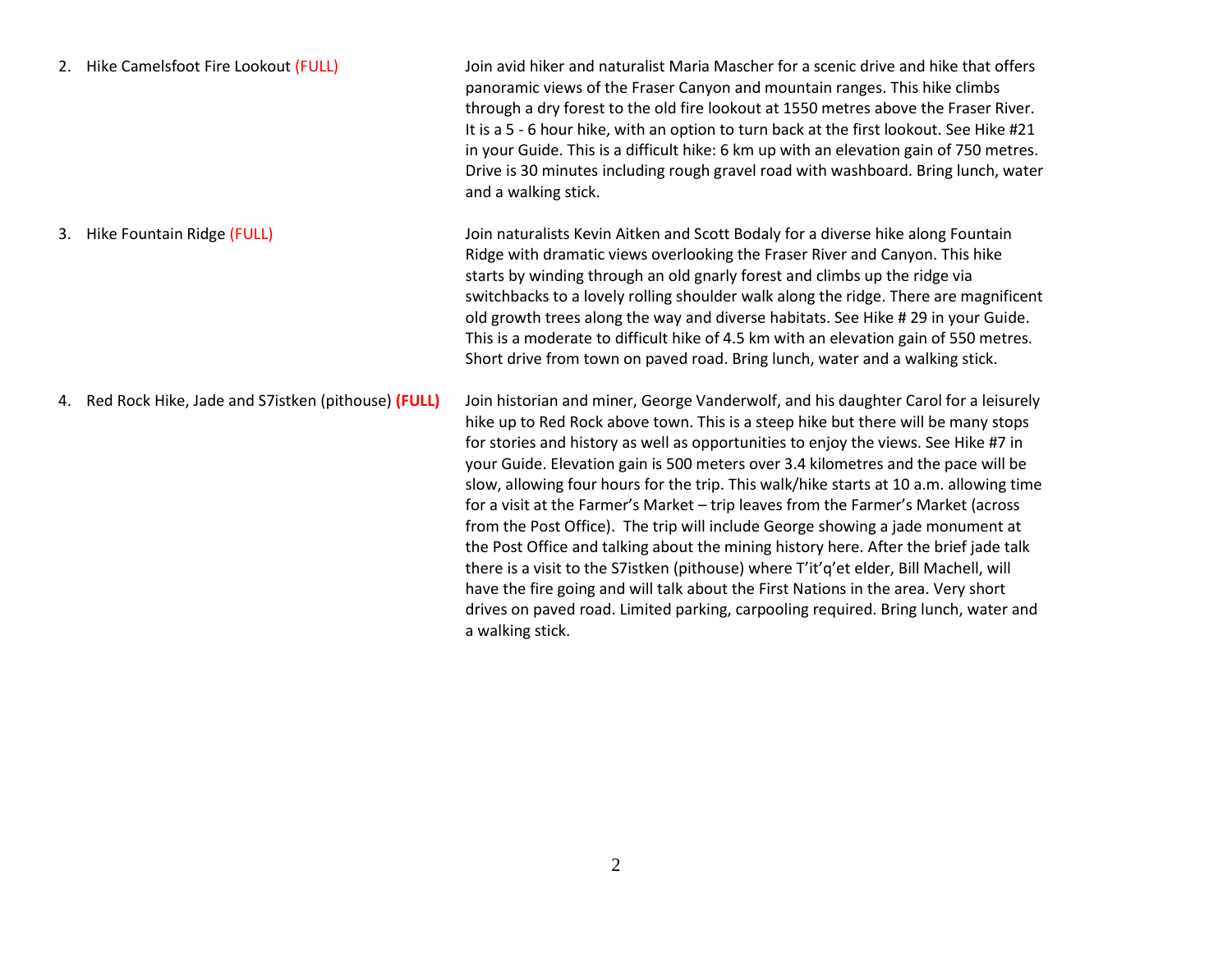|    | 5. Restoration Site, Splitrock, Reptiles and S7istken<br>(pithouse) (FULL) | Our self-taught restoration expert, Kim North, will lead you through the restoration<br>site at the confluence of the Fraser and Seton Rivers and talk about this project<br>which started ten years ago. This will be followed by a visit to the nearby native<br>plant nursery, a First Nations' award-winning business on Sekw'el'was territory,<br>and a walk around the lower spawning channel. One of our citizen science<br>initiatives has been reptile monitoring. Kamloops naturalist and reptile expert,<br>Andy Raniseth, will be along on the trip. We finish with a visit to the S7istken<br>(pithouse) where T'it'q'et elder, Bill Machell, will have the fire going and talk about<br>the First Nations in the area. Easy walks. See Hikes #2 and #3 in your Guide.<br>Carpool on mostly paved roads. Bring lunch and water. |
|----|----------------------------------------------------------------------------|----------------------------------------------------------------------------------------------------------------------------------------------------------------------------------------------------------------------------------------------------------------------------------------------------------------------------------------------------------------------------------------------------------------------------------------------------------------------------------------------------------------------------------------------------------------------------------------------------------------------------------------------------------------------------------------------------------------------------------------------------------------------------------------------------------------------------------------------|
| 6. | Backcountry Birding with Ian Routley (FULL)                                | Join expert birder and naturalist Ian Routley for a drive into the back country to<br>explore some of our wild out-of-the-way places and habitats. Sturdy vehicles<br>required - we will assist with this if participants are not equipped. Driving with<br>stops and easy walks along the way. Bring lunch and water, binoculars, scope if<br>you have one, and walking stick.                                                                                                                                                                                                                                                                                                                                                                                                                                                              |
| 7. | Wildflowers/Butterflies/St'at'imc Plants (FULL)                            | Accompanied by naturalist Eleanor Wright, Restoration Ecologist Odin Scholz will<br>take you on a drive/walk to seek out spring wildflowers. Butterfly enthusiast Bob<br>Scafe from the Nicola Naturalists will be along to add his expertise for any<br>butterflies or moths seen along the way. As well, Candice Jack, from Xwisten, will<br>talk about the food and medicinal use of the plants by St'a'timc people. Carpooling<br>on mostly paved roads, easy walks. Bring lunch and water.                                                                                                                                                                                                                                                                                                                                              |
|    | 8. Xwisten Fraser River Fishing Rocks and Archeology<br>(FULL)             | This is a walking tour along the Bridge River fishing grounds led by Xwisten First<br>Nations who will show their traditional fishing methods and demonstrate how the<br>salmon is prepared for wind-drying. A tour to the archeological site is part of this<br>trip with a visit to a reconstructed S7istken (pithouse) - the traditional winter home<br>of the St'at'imc. A traditional lunch is included and is served at the confluence of<br>the Bridge and Fraser rivers. Carpool on paved roads and easy walks. Bring water<br>and walking stick.                                                                                                                                                                                                                                                                                    |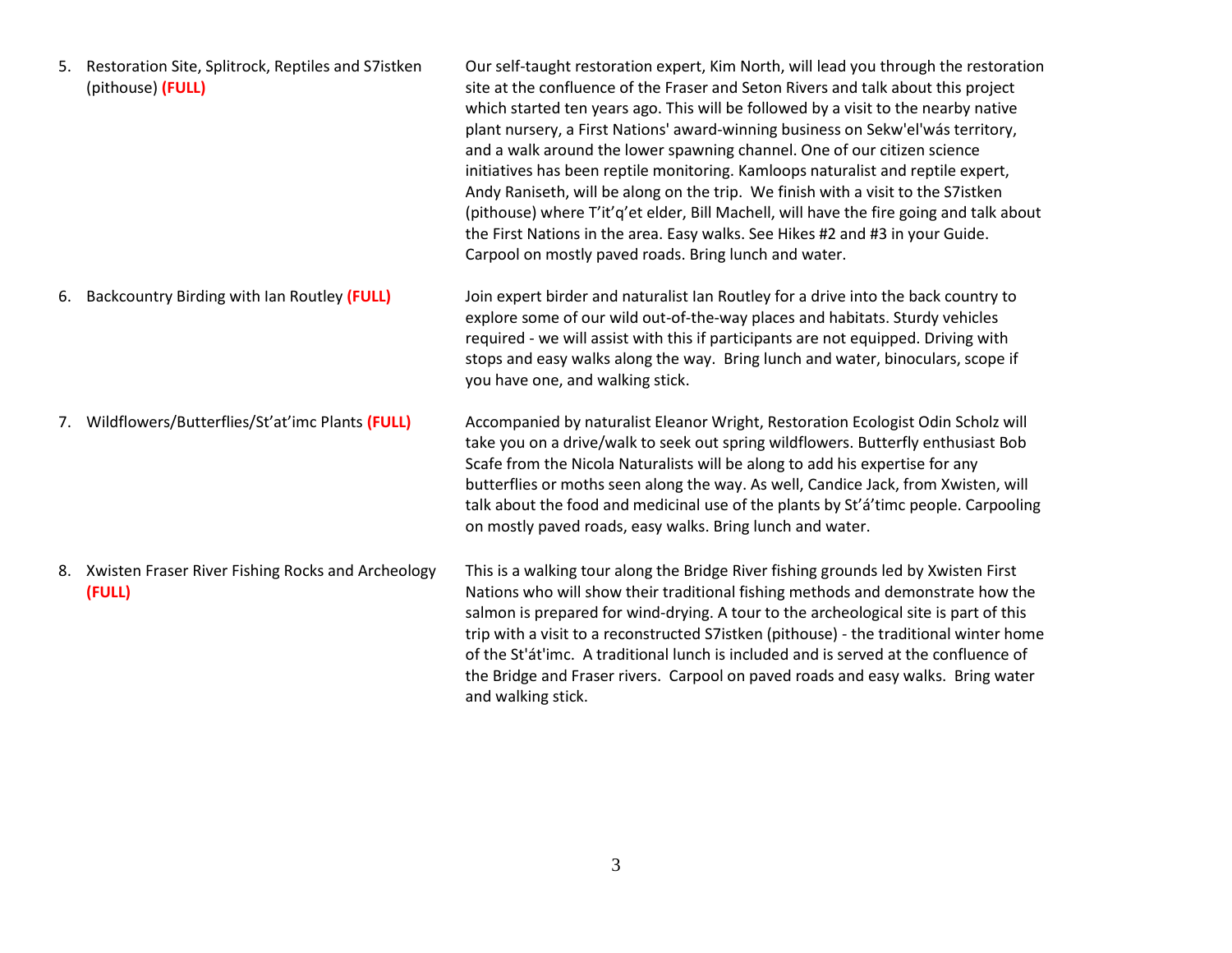## 9. Lillooet Invasive Species and Ethnobotany **(FULL)** Jacquie Rassmussen, P.AG. of the Lillooet Regional Invasive Species Society and Lem7ya, St'át'imc Language and Culture teacher, are hosting a workshop featuring invasive species and ethnobotanically-significant plants. Ethnobotany is the use of plants for food, medicine and technology by indigenous cultures. There will be a presentation followed by a local walk. The presentation will give a broad overview of local, regional and provincial invasive species and their impacts to our ecosystems. It will also highlight the use of local native plants (and some invasives) by the St'át'imc for food, medicine and technology. On the walk, we will point out plants featured in our talk and "show off" our diverse local ecosystems. A light lunch will be provided (thanks to the Lillooet Community Foundation). Carpool on mostly paved roads. Easy walking. Bring water. 10. Lillooet Area Geology with Pierre Friele **(FULL)** Join Pierre Friele, M.Sc., P.Geo, local terrain specialist, for a fascinating glimpse of some of the geological features in and around Lillooet. Pierre has lived and worked in the Sea to Sky corridor his whole career, and knows the area well; he has led wonderful geology tours for the Lillooet naturalists in the past. Dr. June Ryder, Ph.D., who has written seminal geoscience papers on Quaternary geology in BC, mentor to many, including Pierre, may tag along and lend her expertise to the trip. We will meet in Lillooet at the cemetery pullout and start with a vista of the

interest along the way. Carpool to various sites mostly on paved roads. Easy walks, bring your lunch and water. 11. Spray Creek Ranch Tour and Lunch **(FULL)** Join farmers and naturalists Tristan and Aubyn Banwell on a tour and nature walk at Spray Creek Ranch. This diversified 260-acre organic farm uses ecological principles to produce wholesome food, raising cattle, pigs and chickens on pasture in a rotational grazing system. With Tristan's rural upbringing and a BSc in Conservation and Aubyn's artistic eye, green thumb and culinary background, they are working to encourage diversity, improve soil health and create space for nature while providing local markets with diverse meats of known provenance and unparalleled quality. Fifteen km drive on mostly paved road. A delicious farm-totable lunch prepared with local ingredients provided. Easy walks. Bring water and walking stick.

Fraser River terraces to discuss the glacial history of the area. We then carpool to other sites, such as north on Hwy 99 to the active slide at Fountain and the slow moving Pavilion earthflow, and south on the Texas Creek road to view the Texas Creek rock avalanche. There will be other sites and many tidbits to pique the